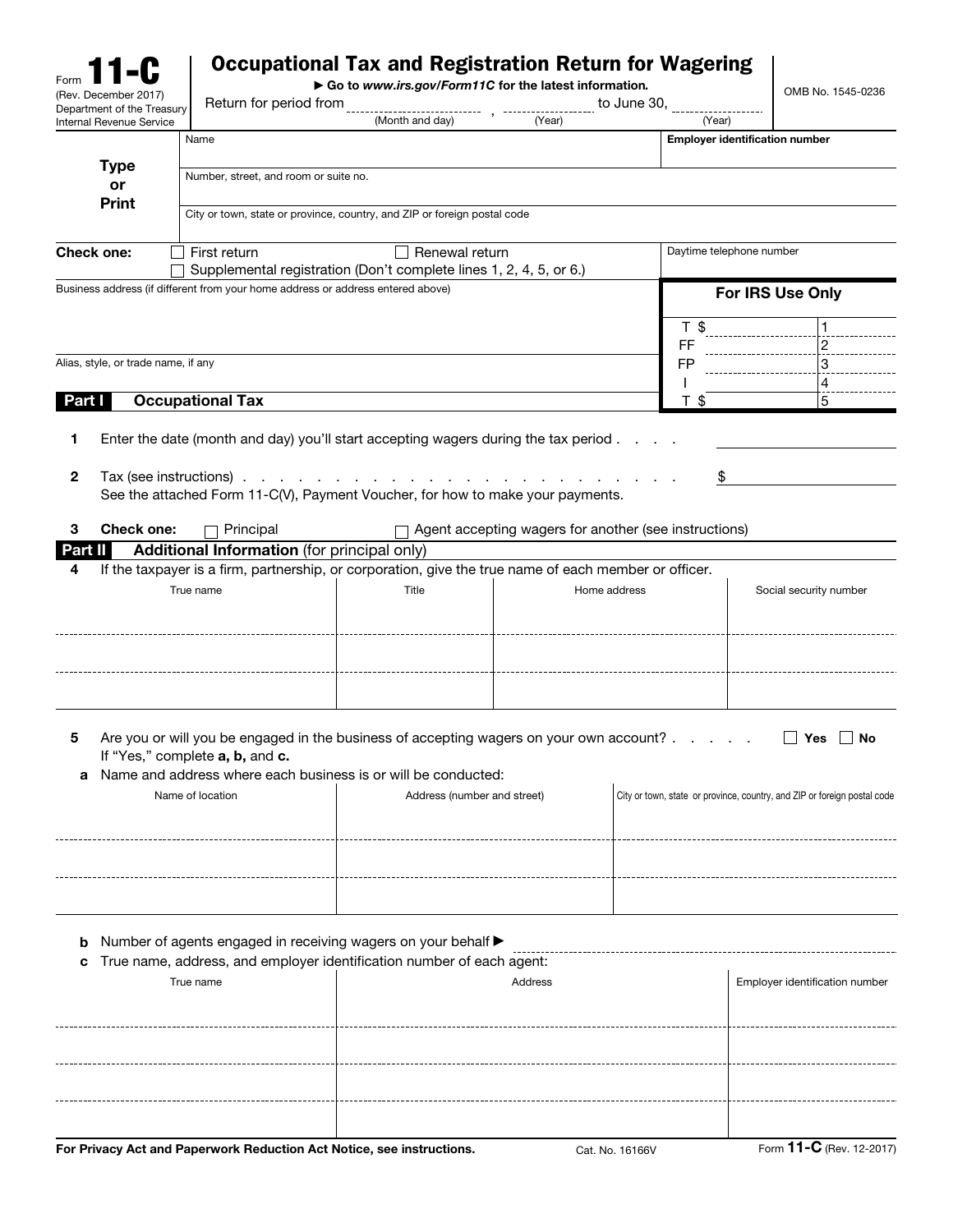| Form 11-C (Rev. 12-2017)           |                                                                                                                                                                                                                                                                                                                                               |                      |         |       |      |                                  | Page 2                         |  |  |  |
|------------------------------------|-----------------------------------------------------------------------------------------------------------------------------------------------------------------------------------------------------------------------------------------------------------------------------------------------------------------------------------------------|----------------------|---------|-------|------|----------------------------------|--------------------------------|--|--|--|
| Part III                           | Additional Information (for agents accepting wagers on behalf of others)                                                                                                                                                                                                                                                                      |                      |         |       |      |                                  |                                |  |  |  |
| 6                                  | If you receive or will be receiving wagers on behalf of, or as an agent for, some other person or persons, give the true name,<br>address, and employer identification number of each person.                                                                                                                                                 |                      |         |       |      |                                  |                                |  |  |  |
|                                    | True name                                                                                                                                                                                                                                                                                                                                     |                      | Address |       |      |                                  | Employer identification number |  |  |  |
|                                    |                                                                                                                                                                                                                                                                                                                                               |                      |         |       |      |                                  |                                |  |  |  |
|                                    |                                                                                                                                                                                                                                                                                                                                               |                      |         |       |      |                                  |                                |  |  |  |
|                                    |                                                                                                                                                                                                                                                                                                                                               |                      |         |       |      |                                  |                                |  |  |  |
|                                    |                                                                                                                                                                                                                                                                                                                                               |                      |         |       |      |                                  |                                |  |  |  |
| <b>Part IV</b>                     | <b>Supplemental Registration (see instructions)</b>                                                                                                                                                                                                                                                                                           |                      |         |       |      |                                  |                                |  |  |  |
| 7                                  | Explain why you're filing a supplemental registration. Include the date of the event.                                                                                                                                                                                                                                                         |                      |         |       |      |                                  |                                |  |  |  |
|                                    |                                                                                                                                                                                                                                                                                                                                               |                      |         |       |      |                                  |                                |  |  |  |
|                                    |                                                                                                                                                                                                                                                                                                                                               |                      |         |       |      |                                  |                                |  |  |  |
|                                    |                                                                                                                                                                                                                                                                                                                                               |                      |         |       |      |                                  |                                |  |  |  |
|                                    |                                                                                                                                                                                                                                                                                                                                               |                      |         |       |      |                                  |                                |  |  |  |
|                                    |                                                                                                                                                                                                                                                                                                                                               |                      |         |       |      |                                  |                                |  |  |  |
|                                    |                                                                                                                                                                                                                                                                                                                                               |                      |         |       |      |                                  |                                |  |  |  |
|                                    |                                                                                                                                                                                                                                                                                                                                               |                      |         |       |      |                                  |                                |  |  |  |
|                                    |                                                                                                                                                                                                                                                                                                                                               |                      |         |       |      |                                  |                                |  |  |  |
|                                    |                                                                                                                                                                                                                                                                                                                                               |                      |         |       |      |                                  |                                |  |  |  |
|                                    |                                                                                                                                                                                                                                                                                                                                               |                      |         |       |      |                                  |                                |  |  |  |
|                                    |                                                                                                                                                                                                                                                                                                                                               |                      |         |       |      |                                  |                                |  |  |  |
|                                    |                                                                                                                                                                                                                                                                                                                                               |                      |         |       |      |                                  |                                |  |  |  |
|                                    |                                                                                                                                                                                                                                                                                                                                               |                      |         |       |      |                                  |                                |  |  |  |
|                                    |                                                                                                                                                                                                                                                                                                                                               |                      |         |       |      |                                  |                                |  |  |  |
|                                    |                                                                                                                                                                                                                                                                                                                                               |                      |         |       |      |                                  |                                |  |  |  |
|                                    |                                                                                                                                                                                                                                                                                                                                               |                      |         |       |      |                                  |                                |  |  |  |
| <b>Sign</b>                        | Under penalties of perjury, I declare that I've examined this return and/or registration (including any accompanying statements or lists), and to the best of my<br>knowledge and belief, it's true, correct, and complete. Declaration of preparer (other than taxpayer) is based on all information of which preparer has any<br>knowledge. |                      |         |       |      |                                  |                                |  |  |  |
| <b>Here</b>                        | Signature of officer                                                                                                                                                                                                                                                                                                                          |                      | Date    | Title |      |                                  |                                |  |  |  |
| Paid                               | Print/Type preparer's name                                                                                                                                                                                                                                                                                                                    | Preparer's signature |         |       | Date | Check $\Box$ if<br>self-employed | PTIN                           |  |  |  |
| <b>Preparer</b><br><b>Use Only</b> | Firm's name<br>▶                                                                                                                                                                                                                                                                                                                              |                      |         |       |      |                                  |                                |  |  |  |
|                                    | Firm's address ▶                                                                                                                                                                                                                                                                                                                              | Phone no.            |         |       |      |                                  |                                |  |  |  |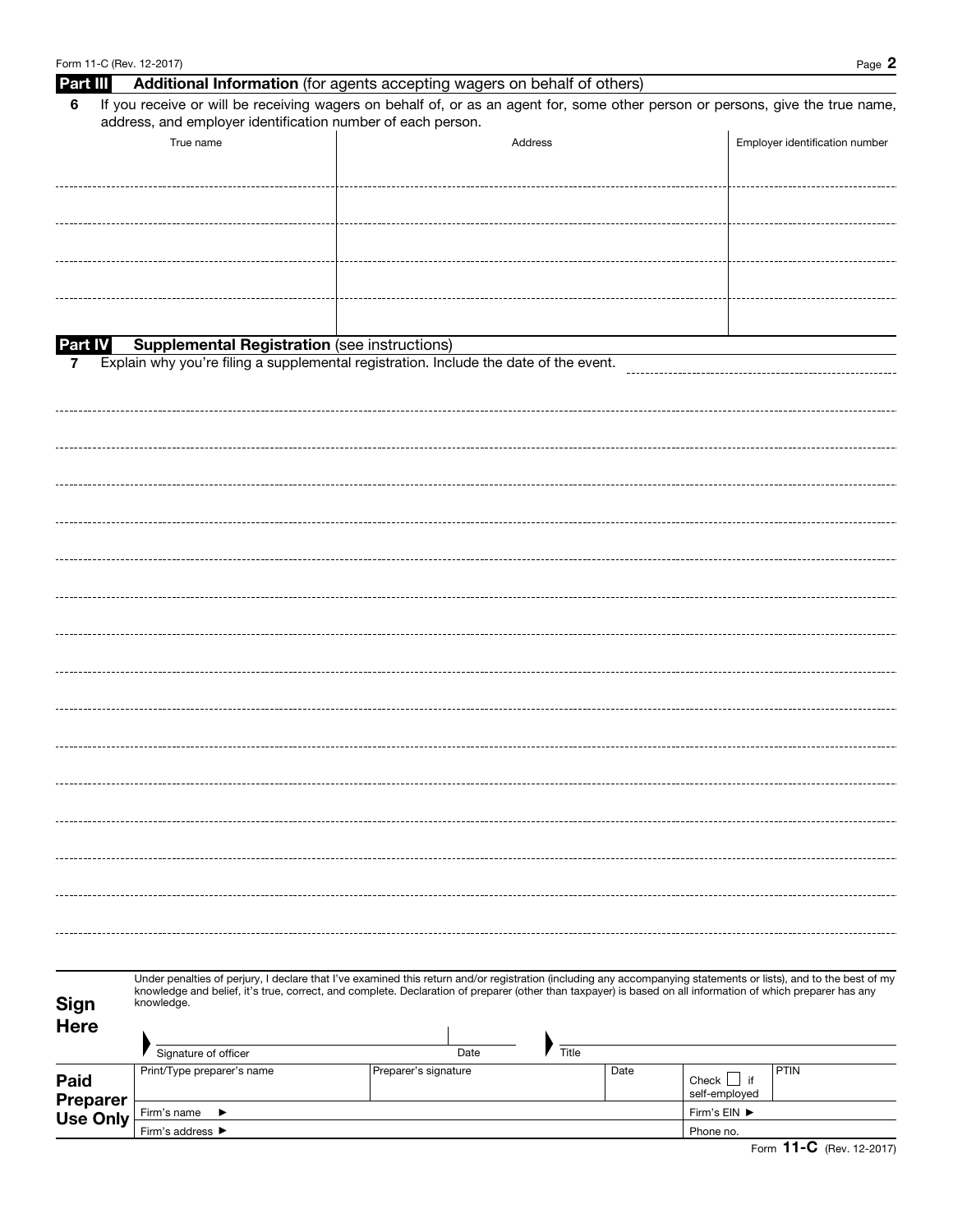Section references are to the Internal Revenue Code unless otherwise noted.

### Future Developments

For the latest information about developments related to Form 11-C and its instructions, such as legislation enacted after they were published, go to *www.irs.gov/ Form11C.* 

## What's New

Effective January 2018, send Form 11-C and/or Form 11-C(V), Payment Voucher, to Ogden UT. See *Where to file*, later, for the updated address.

# General Instructions

**Purpose of form.** Form 11-C is used to register certain information with the IRS and to pay the occupational tax on wagering. You must pay the occupational tax if you accept taxable wagers for yourself or another person. There are two amounts of occupational tax (\$50 or \$500). One or the other applies depending on whether the wagers you accept are authorized by the laws of the state in which you accept the wager. See *Line 2* later to determine your occupational tax. Your cancelled check is proof of registration and payment.

Who must file. File Form 11-C if you're a principal or an agent.

1. A principal is a person who is in the business of accepting taxable wagers for his or her own account. This is the person who makes a profit or risks loss depending on the outcome of the event or contest for which the wager is accepted.

2. An agent is a person who accepts taxable wagers on the principal's behalf.

Taxable wagers include those placed:

• On a sports event or contest with a person engaged in the business of accepting wagers on a sports event or contest.

• In a wagering pool on a sports event or contest if the pool is conducted for profit.

• In a lottery conducted for profit (other than a stateconducted lottery). The term lottery includes the numbers game, policy, punch boards, and similar types of wagering.

What isn't taxed. The tax isn't imposed on the following five items.

• A parimutuel wagering enterprise, including horse racing, dog racing, and jai alai, when licensed under the laws of the state in which accepted.

• Coin-operated devices, such as pinball machines.

• Sweepstakes, wagering pools, or lotteries that are conducted by an agency of a state, if the wager is placed with the state agency or its authorized agents or employees.

• Games of the type in which usually all persons placing wagers in the game are present when wagers are placed, winners are determined, and prizes or other property are distributed.

• Drawings conducted by an organization exempt from tax under sections 501 or 521, as long as the net proceeds of the drawing don't inure to the benefit of a private shareholder or individual.

Definitions. See the Instructions for Form 730, Monthly Tax Return for Wagers, for the definition of sports event, contest, wagering pool, and lottery.

When to file. File the first return before wagers are accepted. After that, file a renewal return by July 1 for each year wagers are accepted. A first return also is due in certain situations in which there has been a change in ownership or control. The return must be filed within 30 days after new members are admitted to a firm or partnership, a corporation is formed to continue the business of a partnership, or a stockholder continues the business of a dissolved corporation.

Employer Identification Number (EIN). Enter your EIN. If you don't have an EIN, apply for one online. Go to the IRS website at *www.irs.gov/EIN*. You also may apply for an EIN by faxing or mailing Form SS-4, Application for Employer Identification Number, to the IRS.

Address. If you're an individual, enter your home address.

**Signature.** Form 11-C must be signed by a person who has authority to sign for the taxpayer.

Where to file. Send Form 11-C, your check or money order, and Form 11-C(V) to:

Department of the Treasury Internal Revenue Service Ogden, UT 84201-0101

Send the return using the U.S. Postal Service or other designated private delivery service. See the instructions for your income tax return for more information about private delivery services.

Penalties. There are penalties for not filing on time, for accepting wagers before paying the tax, and for willfully failing to file the return. There also are penalties for making, or helping to make, false returns, documents, or statements.

If you receive a notice about a penalty after you file this return, reply to the notice with an explanation and we will determine if you meet reasonable-cause criteria. Don't attach an explanation when you file your return.

Disclosure of information on wagering taxes. Except for administering or enforcing Internal Revenue taxes, neither the Treasury Department nor any of its employees may disclose documents, records, or information obtained through them that a taxpayer supplies in connection with wagering taxes. Also, certain documents related to wagering taxes and information obtained through them that relates to wagering taxes won't be used against the taxpayer in any nontax criminal proceeding. See section 4424 for more details.

Refund. A refund for an overpayment of the occupational tax may be claimed on Form 8849, Claim for Refund of Excise Taxes, using Schedule 6 (Form 8849), Other Claims. See the Instructions for Form 8849 for details.

# Specific Instructions

Return period. Enter the month, day, and year the return period begins. Also, enter the ending year. Write the year as a four-digit number (for example, 2017 or 2018).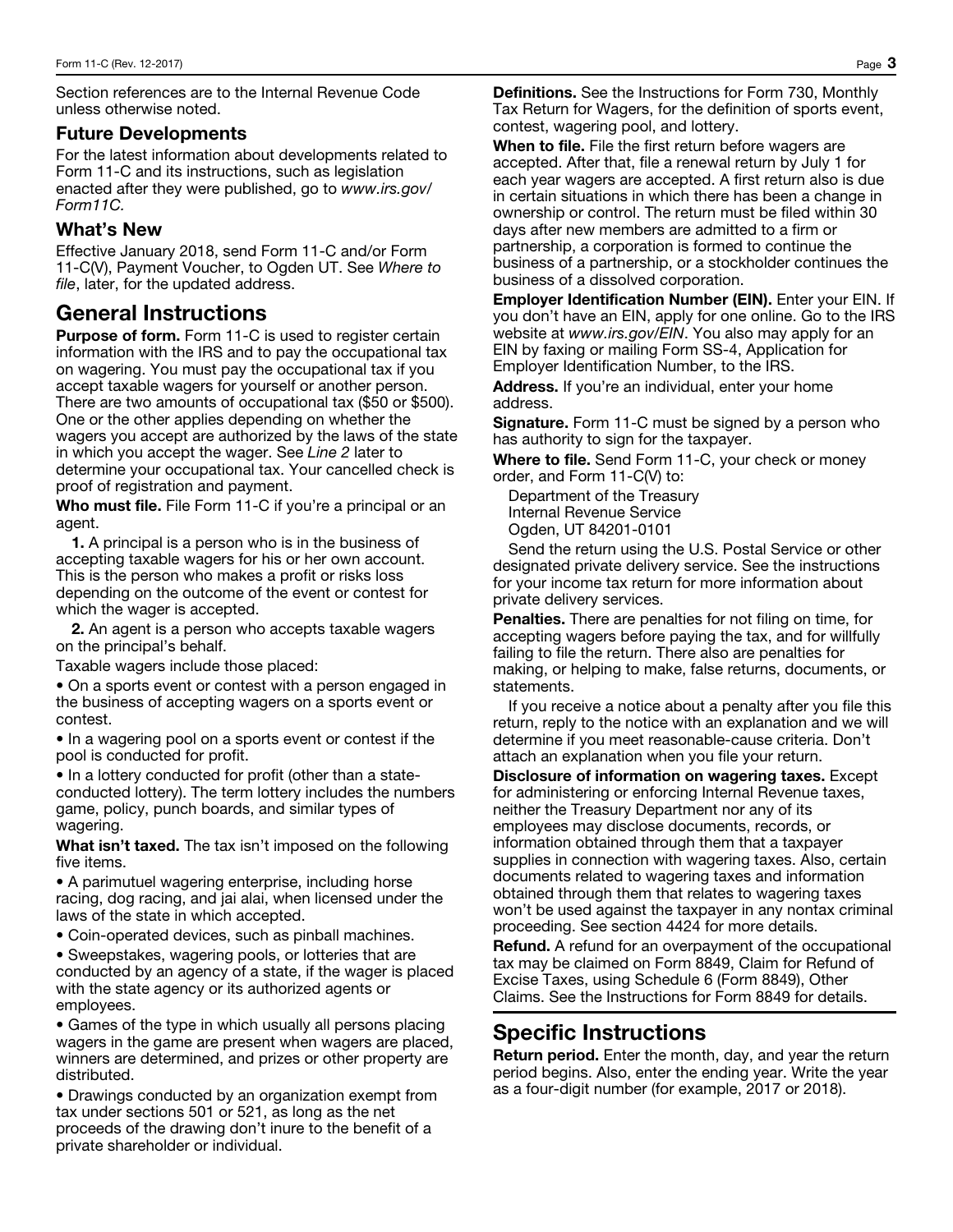Line 1. Enter the day and month that you will start accepting wagers. A full month's tax is due regardless of which day you start accepting wagers during a month.

Line 2. Use the table below to determine the tax. The \$50 tax applies if all wagers (including those accepted by an agent for another) are authorized under the laws of the state in which accepted. If you intend to accept wagers that aren't authorized by the state, the \$500 tax applies. The tax is payable for the period that begins July 1 of each year. If you start accepting wagers after July 31, the tax is prorated for the first year.

Note: This tax is paid once for each period that begins July 1. If you're required to file a supplemental registration, don't pay the tax a second time.

| If you start<br>accepting<br>wagers in |  |  | \$500<br>tax |  |                                   | \$50<br>tax |
|----------------------------------------|--|--|--------------|--|-----------------------------------|-------------|
| July $\cdots$ $\cdots$                 |  |  | \$500.00     |  |                                   | \$50.00     |
| August                                 |  |  | 458.33       |  | $\sim 10^{-1}$ and $\sim 10^{-1}$ | 45.83       |
| September                              |  |  | 416.66       |  | $\sim 10^{-1}$ and $\sim 10^{-1}$ | 41.66       |
| October                                |  |  | 375.00       |  |                                   | 37.50       |
| November                               |  |  | 333.33       |  |                                   | 33.33       |
| December                               |  |  | 291.66       |  |                                   | 29.16       |
| January $\cdots$                       |  |  | 250.00       |  |                                   | 25.00       |
| February                               |  |  | 208.33       |  |                                   | 20.83       |
| March                                  |  |  | 166.66       |  |                                   | 16.66       |
| April                                  |  |  | 125.00       |  | $\sim$ $\sim$ $\sim$              | 12.50       |
| May $\ldots$ $\ldots$ $\ldots$         |  |  | 83.33        |  |                                   | 8.33        |
| June                                   |  |  | 41.66        |  |                                   | 4.16        |

Payment voucher. Complete Form 11-C(V), Payment Voucher, and file it with Form 11-C and your payment. Line 3. You must check one of the boxes. See *Who must file*, earlier, for the definition of principal and agent. Principals are liable for the excise tax on wagers, which is reported and filed monthly on Form 730.

Lines 4 and 5. These lines are to be completed by principals only. Enter applicable information for officers and/or partners of the company on line 4. Enter on line 5a the name and address of each location where business will be conducted. Enter the number of agents who accept wagers for you on line 5b and their names, addresses, and EINs on line 5c.

Line 6. This line is to be completed by agents accepting wagers on behalf of another. Enter the name, address, and EIN of each person or company on whose behalf you accept wagers.

#### Supplemental Registration

Line 7. If you, as a principal, change your home or business address, you must file a supplemental registration before accepting wagers at the new address or by the end of the 30-day period after the change, whichever occurs first. If you engage a new agent to receive wagers, you must file, within 10 days of engaging the agent, a supplemental registration reporting the agent's name, address, and EIN.

You must file a supplemental registration within 30 days of the occurrence of any of the following events.

• As the surviving spouse or child, executor, administrator, or other legal representative, you continue for the remainder of the period the business of a deceased person who paid the occupational tax.

• As a receiver, trustee in bankruptcy, or assignee for creditors, you continue the business for the remainder of the period.

• There is a change of members of a partnership which is a principal.

• There is a name change of a corporation which is a principal.

*Agents.* You must complete line 7 if you have previously filed Form 11-C and are engaged to receive wagers for another. You must register the name, address, and EIN of each new person who engaged you within 10 days after being engaged.

How to file a supplemental registration. Complete the name, address, EIN, business address, and alias lines.

• Check the "supplemental registration" box.

• Check the applicable box on line 3 and enter the information that has changed on line 7, including the date of the event of change.

• Don't complete lines 1, 2, 4, 5, or 6 for a supplemental registration.

#### Paid Preparer Use Only

A paid preparer must sign Form 11-C and provide the information in the Paid Preparer Use Only section at the end of the form if the preparer was paid to prepare the form and isn't an employee of the filing entity. The preparer must give you a copy of the form in addition to the copy to be filed with the IRS. If you're a paid preparer, enter your Preparer Tax Identification Number (PTIN) in the space provided. Include your complete address. If you work for a firm, you also must enter the firm's name and the EIN of the firm. However, you can't use the PTIN of the tax preparation firm in place of your PTIN. You can apply for a PTIN online or by filing Form W-12, IRS Paid Preparer Tax Identification Number (PTIN) Application and Renewal. For more information about applying for a PTIN online, visit the IRS website at *www.irs.gov/PTIN*.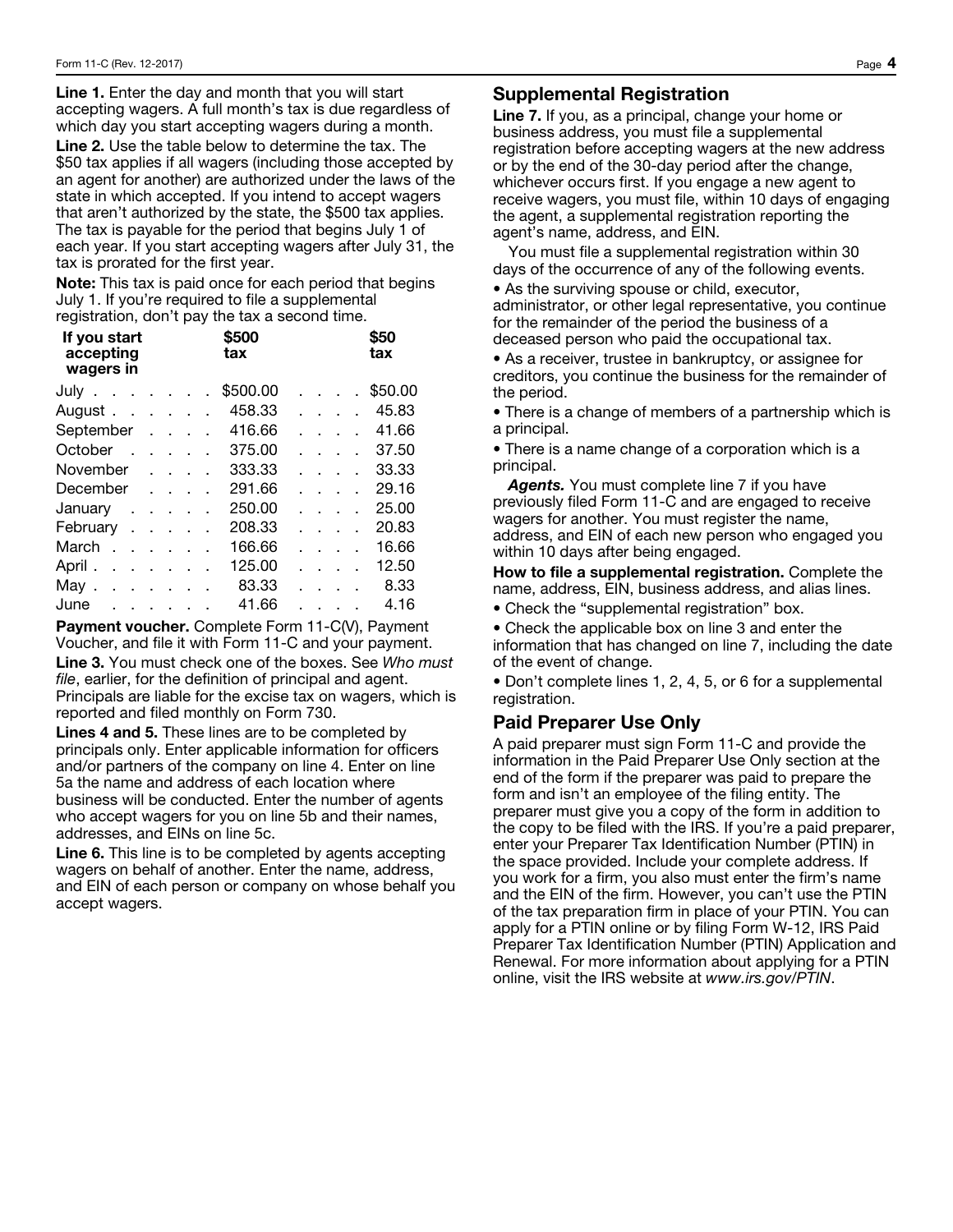## Privacy Act and Paperwork Reduction Act Notice

We ask for the information on Form 11-C to carry out the Internal Revenue laws of the United States. You're required to give us the information. We need it to ensure that you're complying with these laws and to allow us to figure and collect the right amount of tax. Section 4411 imposes a special tax on each person who is engaged in receiving wagers for or on behalf of any person liable for the tax on wagers. Section 4412 requires that person to register with the IRS. Form 11-C is used to determine the amount of the tax you owe and to register certain information with the IRS. Section 6109 requires you to provide your identification number. Unless specifically prohibited by law, routine uses of this information include giving it to the Department of Justice for civil and criminal litigation; to cities, states, the District of Columbia, and U.S. commonwealths and possessions for use in administering their tax laws; to other countries under a tax treaty; to federal and state agencies to enforce federal nontax criminal laws; or to federal law enforcement and intelligence agencies to combat terrorism. If you fail to provide this information in a timely manner, you may be subject to penalties.

You aren't required to provide the information requested on a form that is subject to the Paperwork Reduction Act unless the form displays a valid OMB control number. Books or records relating to a form or its instructions must be retained as long as their contents may become material in the administration of any Internal Revenue law. Generally, tax returns and return information are confidential, as required by section 6103.

The time needed to complete and file this form will vary depending on individual circumstances. The estimated burden for this form is: Recordkeeping, 3 hr., 49 min.; Learning about the law or the form, 57 min.; Preparing the form, 2 hr., 0 min.; and Copying, assembling, and sending the form to the IRS, 16 min.

If you have comments concerning the accuracy of these time estimates or suggestions for making this form simpler, we'd be happy to hear from you. You can send us comments from *www.irs.gov/FormComments*. Or you can write to:

Internal Revenue Service Tax Forms and Publications 1111 Constitution Ave. NW, IR-6526 Washington, DC 20224 Don't send the form to this address. Instead, see

*Where to file*, earlier.